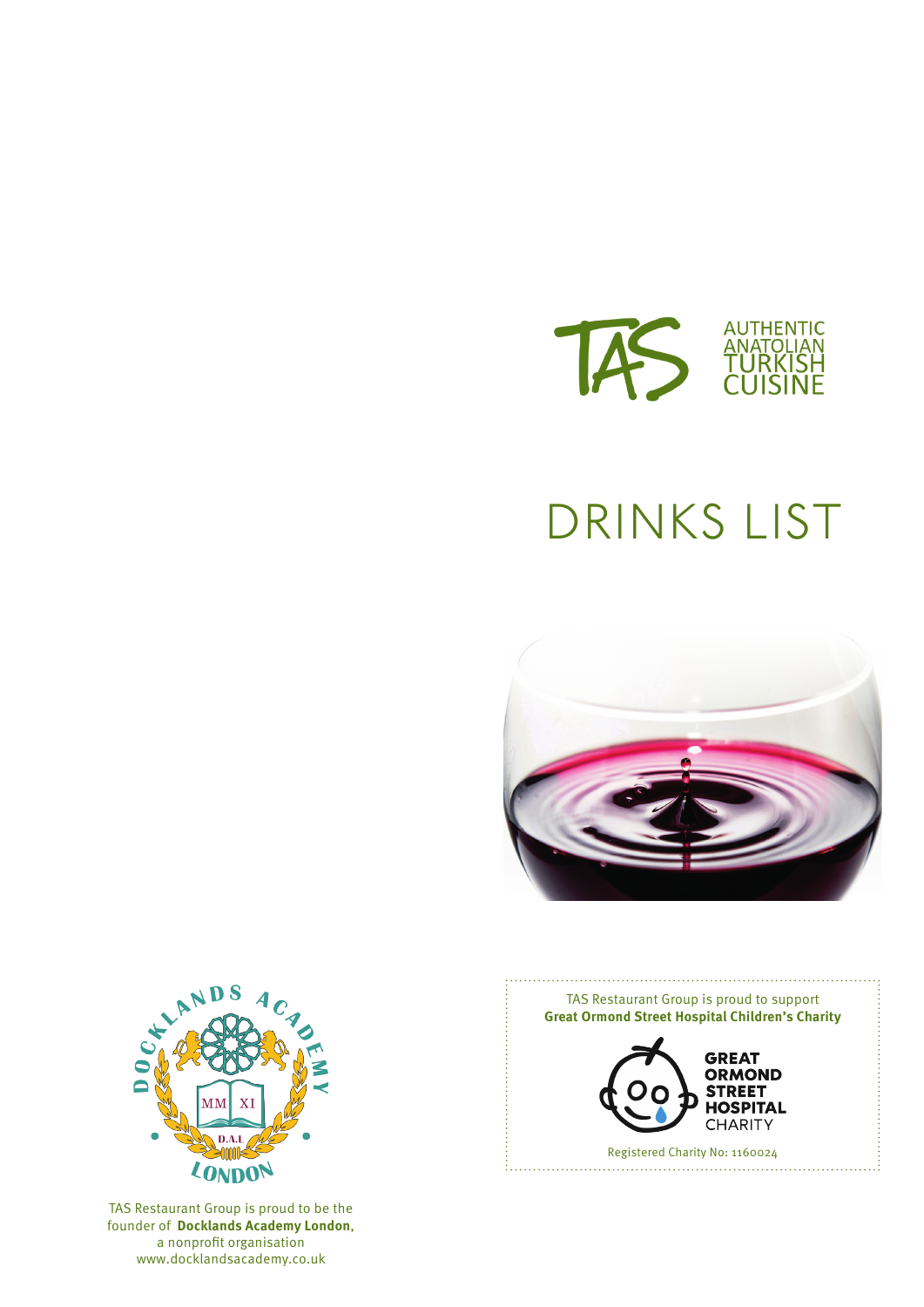## SPRITZ

| Spritzer                                       | £6.45 |
|------------------------------------------------|-------|
| Aperol Spritz (Prosecco, Aperol, dash of soda) | £7.50 |
| $\lambda$ DEDITIES                             |       |

#### APERITIFS

| <b>Martini</b>   Dry/Rosso | 15%    | £4.95      |
|----------------------------|--------|------------|
| Campari                    | $25\%$ | £4.95      |
| Pimm's No 1                | $25\%$ | £4.95      |
| Pimm's Jug                 |        | 25% £17.95 |

# BEER/CIDER

| Lager   Turkey                   | $5\%$   | £4.95 |
|----------------------------------|---------|-------|
| <b>Becks Blue</b>   Alcohol Free |         | £4.50 |
| Magners (Cider)                  | $4.5\%$ | £5.75 |
| Rekorderlig                      | $4.5\%$ | £5.75 |
| (Cider - Lime/Strawberry)        |         |       |

## ORGANIC JUICES 250ml

|  | Subject to seasonal availability - please as $k$ £3.50 |  |
|--|--------------------------------------------------------|--|
|--|--------------------------------------------------------|--|

# SOFT DRINKS

| <b>Mineral Water</b>   Still (IL)                                                   | £3.95 |
|-------------------------------------------------------------------------------------|-------|
| <b>Mineral Water</b> $\left  \right.$ Still (500ml)                                 | £2.35 |
| <b>Mineral Water</b>   Sparkling (750ml)                                            | £3.95 |
| Coke, Diet Coke, Coke Zero                                                          | £2.95 |
| Lemonade, Ginger Ale                                                                | £2.95 |
| Ginger Beer                                                                         | £2.95 |
| Tonic Water, Soda Water,                                                            | £2.95 |
| <b>Bitter Lemon</b>                                                                 |       |
| Liptons Ice Tea (250ml)                                                             | £2.95 |
| Mixers                                                                              | £1.50 |
| Juices   Natural<br>Orange, Tomato, Pineapple, Cherry, Peach                        | £2.65 |
| Ayran                                                                               | £2.55 |
| Salgam<br>Red carrot pickles - salted, spiced<br>and flavoured with aromatic turnip | £2.55 |
| Pembe Sultan<br>Salgam mixed with Ayran                                             | £2.65 |

# GIN

|                        | ABV   | 25ml  |
|------------------------|-------|-------|
| Pink                   | 40%   | £4.75 |
| Beefeater              | 40%   | £4.75 |
| <b>Bombay Sapphire</b> | 40%   | £5.90 |
| Hendricks              | 41.4% | £5.95 |
|                        |       |       |

#### VODKA

| Russian Standard  | 40% £4.75 |  |
|-------------------|-----------|--|
| Absolut           | 40% £4.75 |  |
| <b>Grey Goose</b> | 40% £5.95 |  |

#### TEQUILA

| <b>Olmeca Blanco</b>   White | 38% <b>£4.95</b> |
|------------------------------|------------------|
| Olmeca Gold                  | 38% <b>£4.95</b> |

RAKI

| Turkish Raki | Single      | 45% | £4.95             |
|--------------|-------------|-----|-------------------|
|              | 35cl Bottle |     | 45% <b>£29.95</b> |

## **WHISKY**

| Johnnie Walker   Black Label | 40%   | £5.95 |
|------------------------------|-------|-------|
| Jameson                      | 40%   | £5.25 |
| Glenfiddich                  | 40%   | £5.25 |
| Jim Beam Double Oak          | 40.5% | £5.25 |
| Jack Daniels                 | 40%   | £5.50 |
|                              |       |       |

#### RUM

| <b>Bacardi</b>   White | 37.5% £4.75 |              |
|------------------------|-------------|--------------|
| Havana Club   Especial |             | 40% £4.75    |
| Lamb's Navy   Dark     |             | $40\%$ £4.75 |

For 50ml spirits measures, add an extra £1.95 Mixers will be charged at £1.50

TAS Restaurant Group is proud to support **Great Ormond Street Hospital Children's Charity**



Registered Charity No: 1160024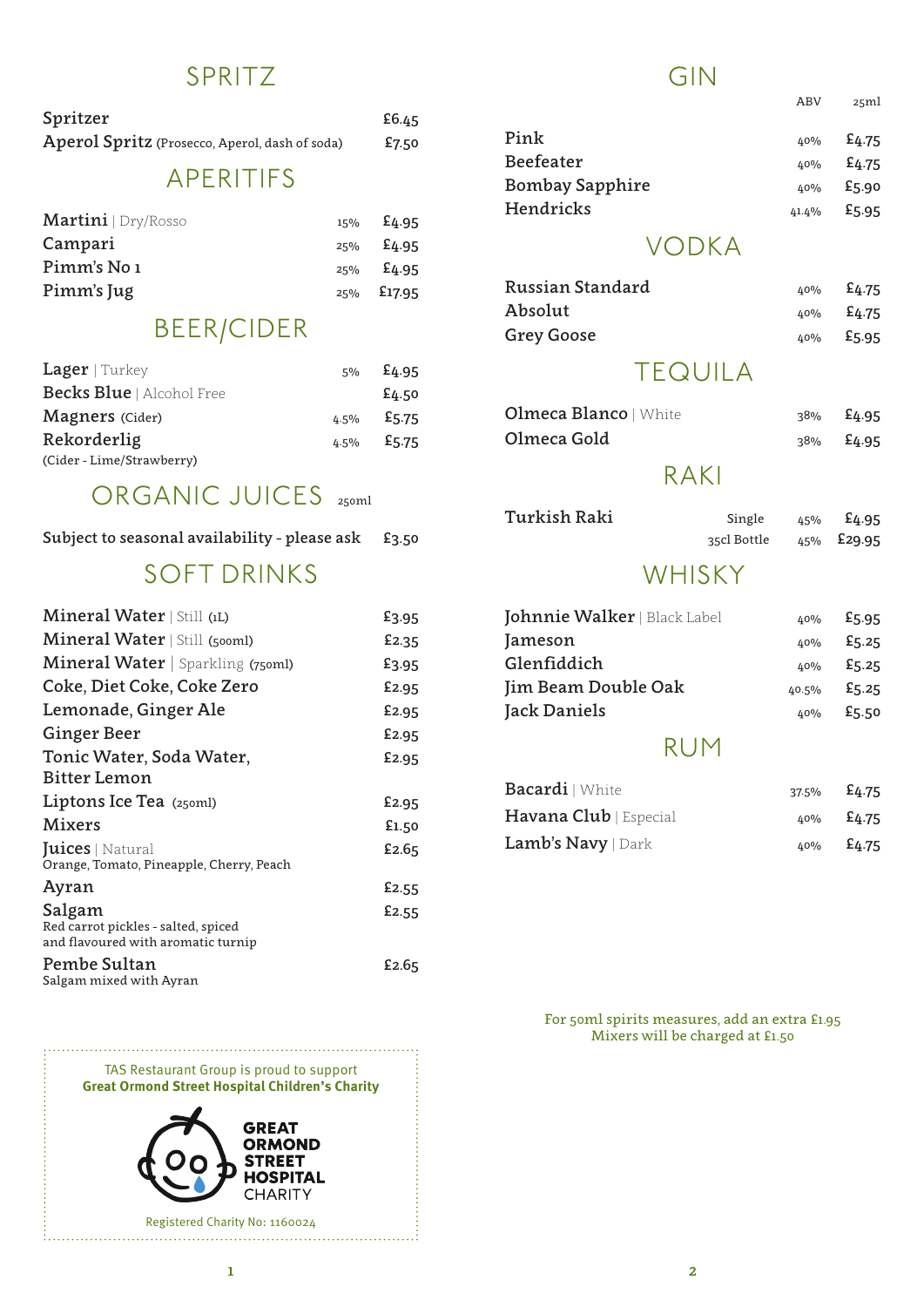|              | <b>WHITE WINE</b>                                                                                                                                                                                              | 175ml Glass | <b>Bottle</b> |
|--------------|----------------------------------------------------------------------------------------------------------------------------------------------------------------------------------------------------------------|-------------|---------------|
| 1            | 'Tas' House White<br>Anatolia, Turkey<br>Dry, lively with fresh fruit aromas.                                                                                                                                  | £5.25       | £19.95        |
| $\mathbf{z}$ | Chenin Blanc, Wild Garden 2020<br>South Africa<br>Fresh and aromatic finishing<br>on a long, fruity note.                                                                                                      |             | £21.50        |
| 3            | Pinot Grigio, Il Casone 2020<br>Veneto, Italy<br>Fresh and easy drinking style of Pinot<br>Grigio with clean bitter lemon notes.                                                                               | £5.95       | £22.50        |
| 4            | Viognier, Tournée du Sud 2020<br>Languedoc-Roussillon, France<br>Sun-drenched peach and apricot<br>characters, along with a merest<br>hint of ginger and jasmine. Lively<br>and fresh on the finish.           |             | £23.50        |
| 5            | Sauvignon Blanc,<br>Cape Heights<br>Swartland, South Africa<br>Ripe yellow fruit flavours with a                                                                                                               | £6.00       | £23.95        |
|              | hint of waxy lime and plum stone.                                                                                                                                                                              |             |               |
| 6            | Picpoul de Pinet,<br>L'Ormarine Duc de Morny<br>France<br>Slightly perfumed, ripe melon fruit on the nose.                                                                                                     |             | £24.95        |
| 7            | Sauvignon Blanc,<br>Bishops Leap 2020<br>Marlborough, New Zealand<br>A light bodied, mouth-watering wine redolent<br>of gooseberry and crystalline stone fruit flavours<br>with a zesty and refreshing finish. |             | £26.95        |
| 8            | Gavi Di Gavi 'Fossili',<br>San Silvestro 2020<br>Piedmont, Italy<br>A rich mouthfeel with a lovely<br>mineral finish and hints of spice.                                                                       |             | £29.95        |
| 9            | Rioja Blanco, Bodegas Ondarre 2020<br>Rioja, Spain<br>Notes of lemon and grapefruit with<br>a rounded flavour and a crisp finish.                                                                              |             | £29.95        |

|    | RED WINE                                                                                                                                                  | 175ml Glass | Bottle |
|----|-----------------------------------------------------------------------------------------------------------------------------------------------------------|-------------|--------|
| 11 | 'Tas' House Red<br>Anatolia, Turkey<br>Medium-bodied with sour<br>cherries and soft tannins.                                                              | £5.25       | £19.95 |
| 12 | Merlot, Vellas 2020<br>Valle Central, Chile<br>A fresh Merlot with notes of red<br>plum as well as green pepper<br>and a touch of herbal leafiness.       | £5.75       | £21.50 |
| 13 | Shiraz Cabernet, Opal Ridge 2020<br>South Eastern Australia<br>An easy drinking red with juicy<br>raspberry and red plum fruit and<br>a hint of mint.     |             | £22.50 |
| 14 | Montepulciano d'Abruzzo,<br>Conviviale<br>Italy<br>An intense wine with cherry, ripe plum<br>fruit aromas and warm, earthy spice.                         |             | £23.95 |
| 15 | Malbec, El Camino, 2019<br>Mendoza, Argentina<br>A full flavoured Malbec with notes of blackberry<br>jam through to a rich and spicy finish.              | £6.10       | £24.50 |
| 16 | Pinot Noir, Sacchetto 2020<br>Veneto, Italy<br>A ripe and juicy Pinot Noir with fresh<br>red berried fruit and a pleasant finish.                         |             | £24.95 |
| 17 | Boutinot 'Les Coteaux',<br>Côtes du Rhône Villages France<br>Brambly fruit underpinned by subtle<br>oaky nuances and lovely sweet spice.                  |             | £25.00 |
| 18 | Rioja Crianza, Quasar 2019<br>Spain<br>A traditionally styled Rioja with<br>spicy and savoury fruit aromas<br>complemented by vanilla from<br>oak ageing. |             | £25.95 |
| 19 | Jaspe Rouge,<br>Château Oumsiyat 2018<br>Bekaa Valley, Lebanon<br>A fleshy and spicy wine with baked<br>red fruits and earthy overtones.                  |             | £28.95 |
| 20 | Chianti Classico, San Felice<br>Italy<br>A generous, lifted, spicy nose, with<br>cranberry fruit compote characters.                                      |             | £34.95 |